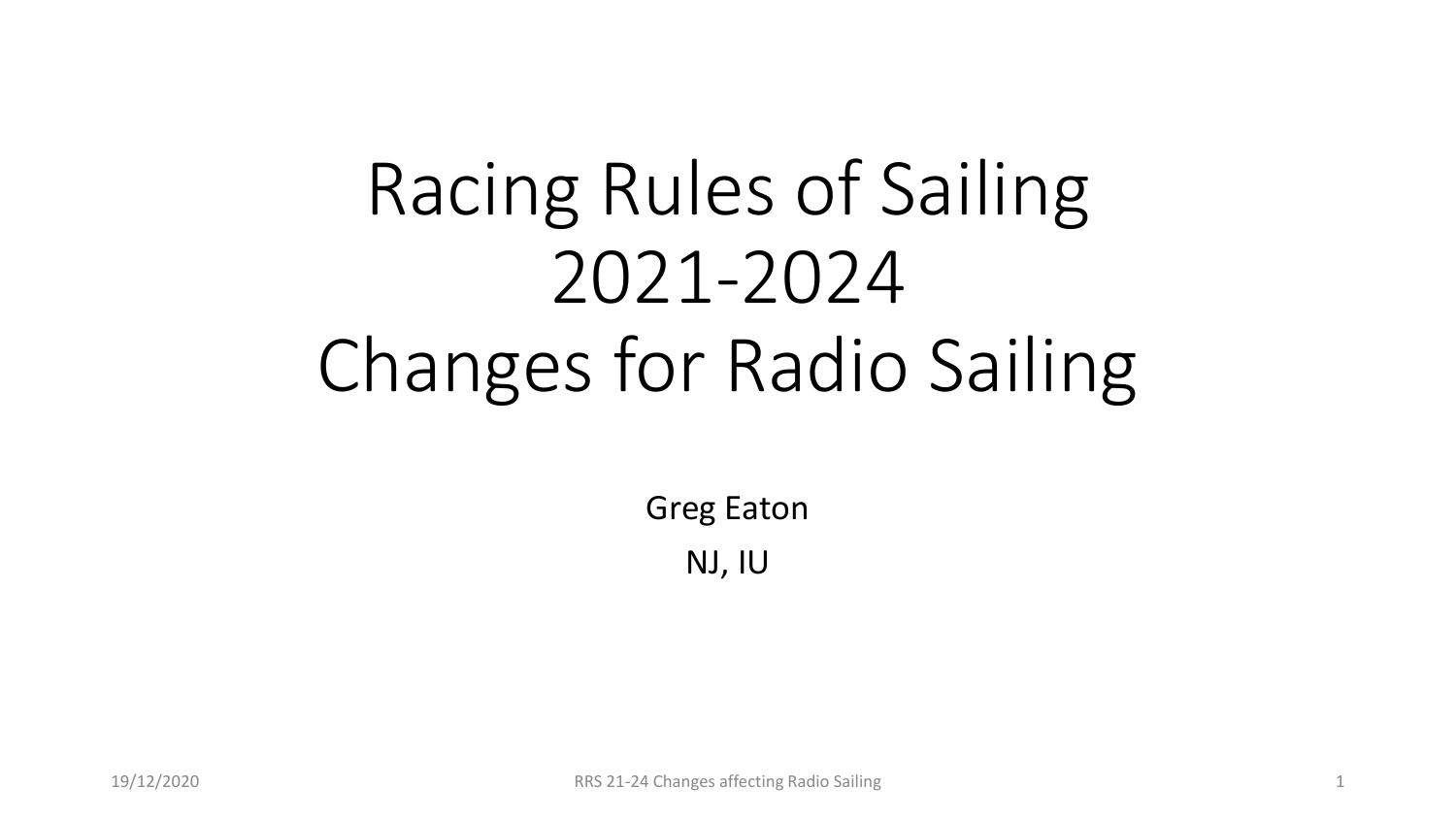# Overview of Changes

- Effective 1<sup>st</sup> January '21
- Don't Panic no massive game changes
- Two key changes for Radio Sailing ('Hailing' & 'Advantage')
- 'Exoneration' is all in one rule now rule 43
- Some changes to general RRS (e.g. Propulsion rule permits pumping to promote foiling)
- General tidying up and improving
- Presentation is not an exhaustive list of all rule changes [\(https://www.rya.org.uk/SiteCollectionDocuments/Racing/RacingInformati](https://www.rya.org.uk/SiteCollectionDocuments/Racing/RacingInformation/RacingRules/Racing-Rules-Guidance.pdf) on/RacingRules/Racing-Rules-Guidance.pdf) – see page 16 onwards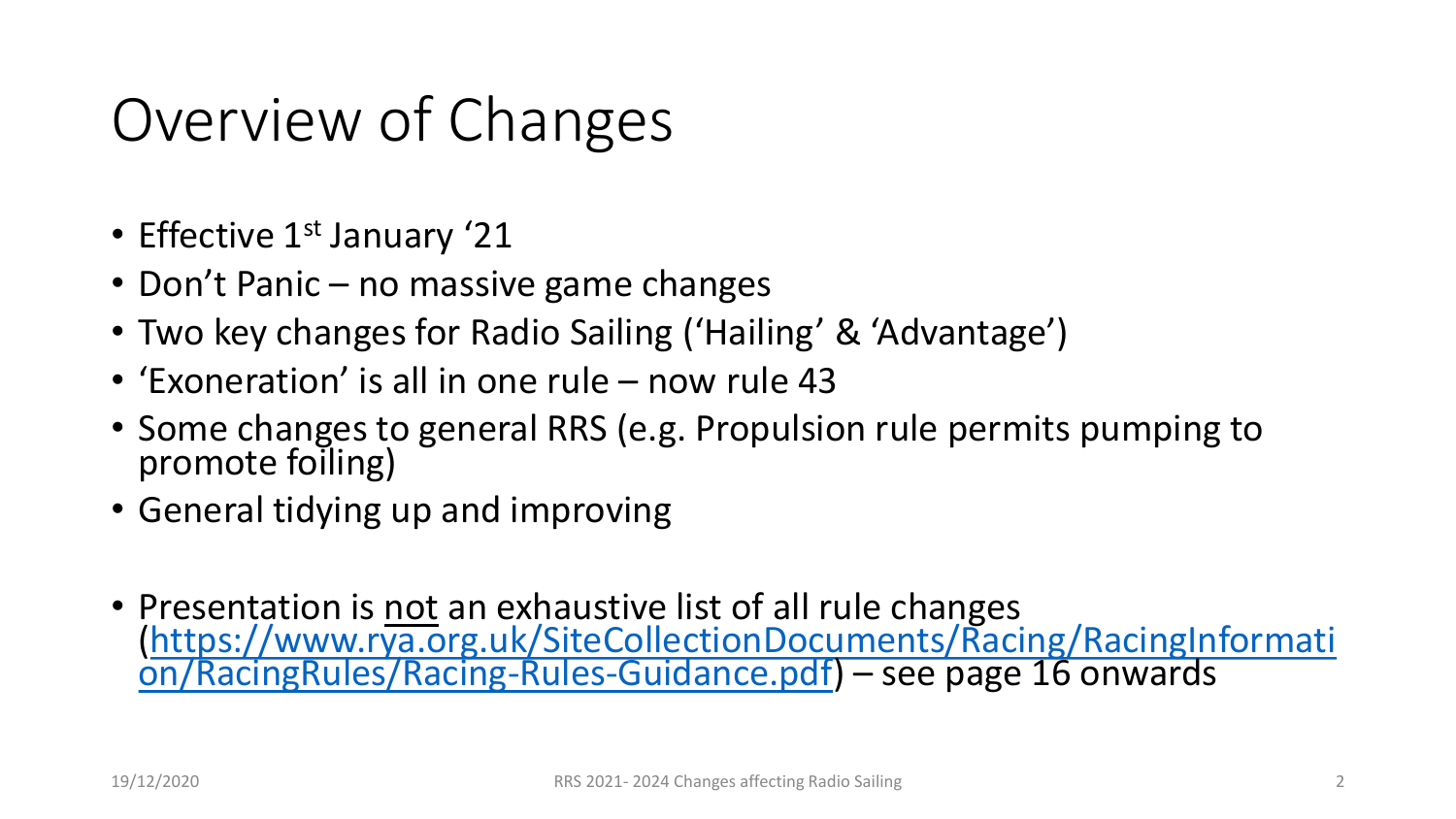# Definition Changes

- Starting/Finishing/OCS now only the boats '*hull*' is what matters, previously '*hull, crew or equipment*' (limited radio sailing impact?)
- New Definition '*Sail the Course'* (and associated rule 28) essentially the old 'string test rule' but this permits a race officer to score a boat for not sailing correct course – '*NSC*'.
- Mark Room 'room to round or pass the mark as necessary to sail the *course without touching the mark'*
- Obstruction: The definition now includes *'.. and an object, area or line so designated by the sailing instructions are also obstructions.'*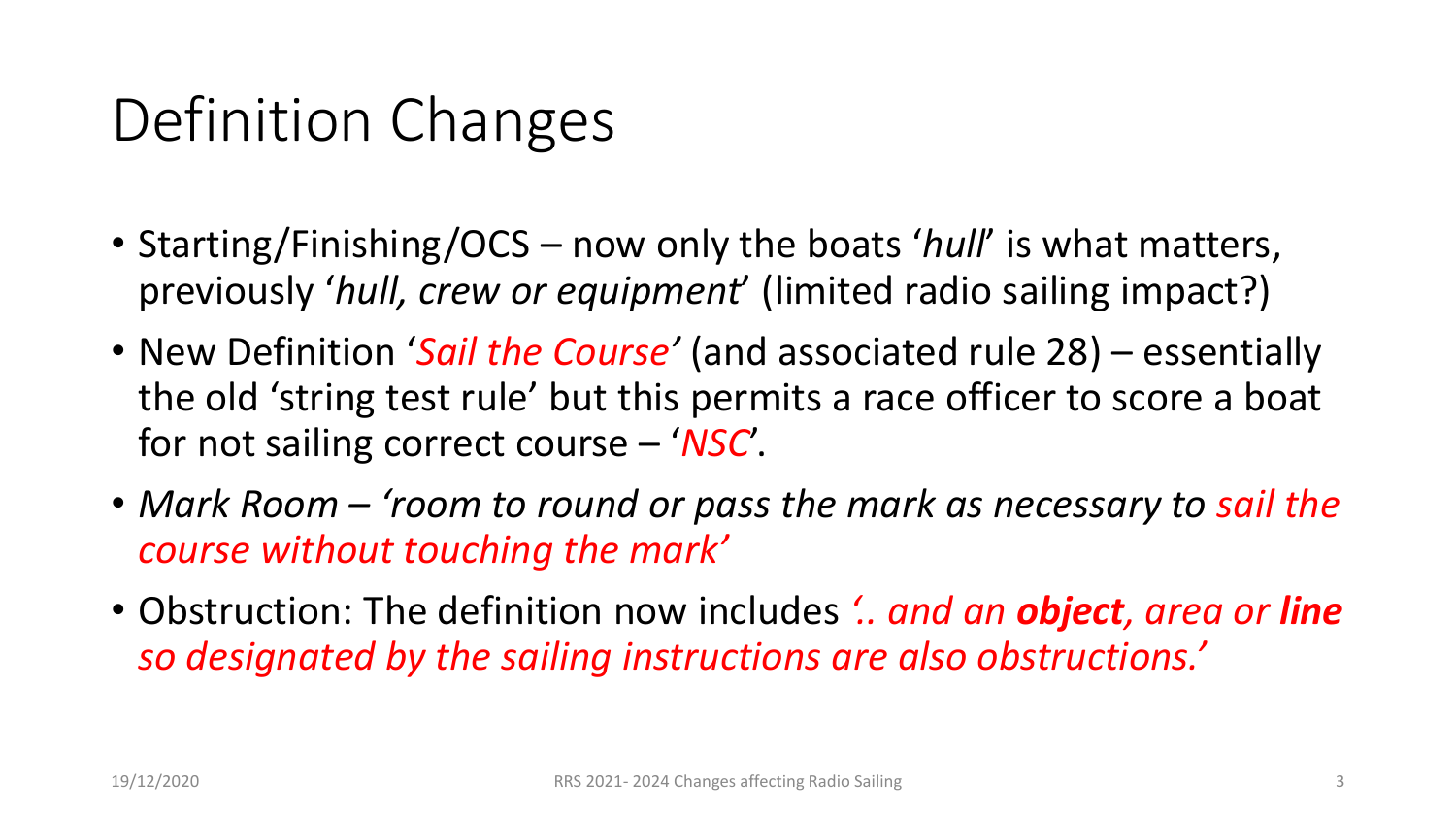# Amended Rule 16.2 ('Anti-Hunting')

# Old 16.2

In addition, when after the starting signal a *port-tack* boat is *keeping clear*  by sailing to pass astern of a *starboardtack* boat, the *star-board-tack* boat shall not change course if as a result the *porttack* boat would immediately need to change course to continue *keeping* 

# New Rule 16.2

In addition, on a **beat to windward** when a *port-tack* boat is *keeping clear* by sailing to pass to leeward of a *starboardtack* boat, the *starboard-tack* boat shall not bear away if as a result the *port-tack*  boat must change course immediately to continue *keeping clear*.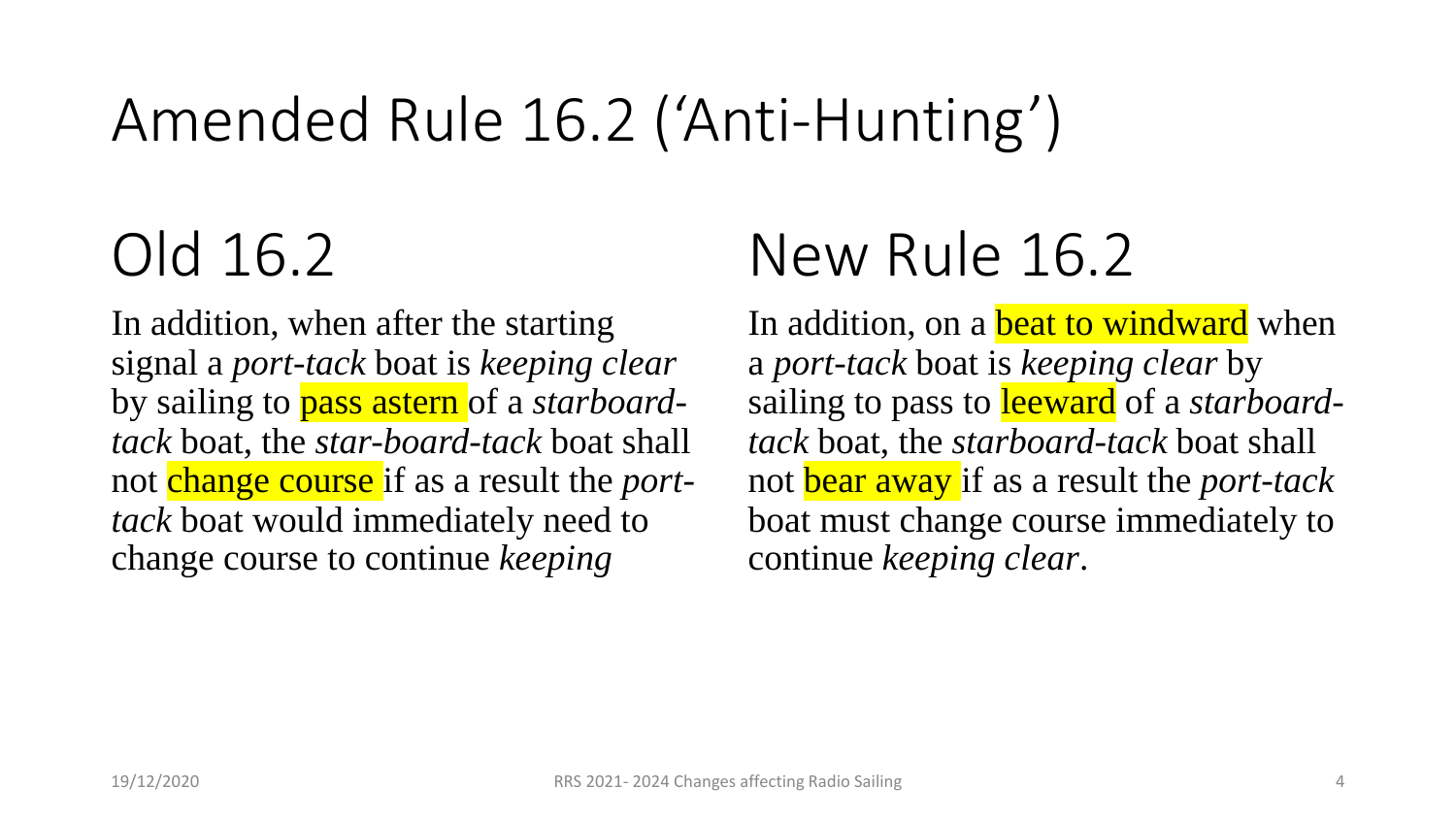# Rule 16.2 (2)

Copy of TSS software registered to Chris Sin Pair C Pair B

Boats on a beat to windward. After position 2 Yellow cannot bear away without breaking rule 16.2 because, if she did, Blue would have to change course immediately to continue keeping clear

#### Each pair of boats are on a beat to windward, Starboard subject to 16.2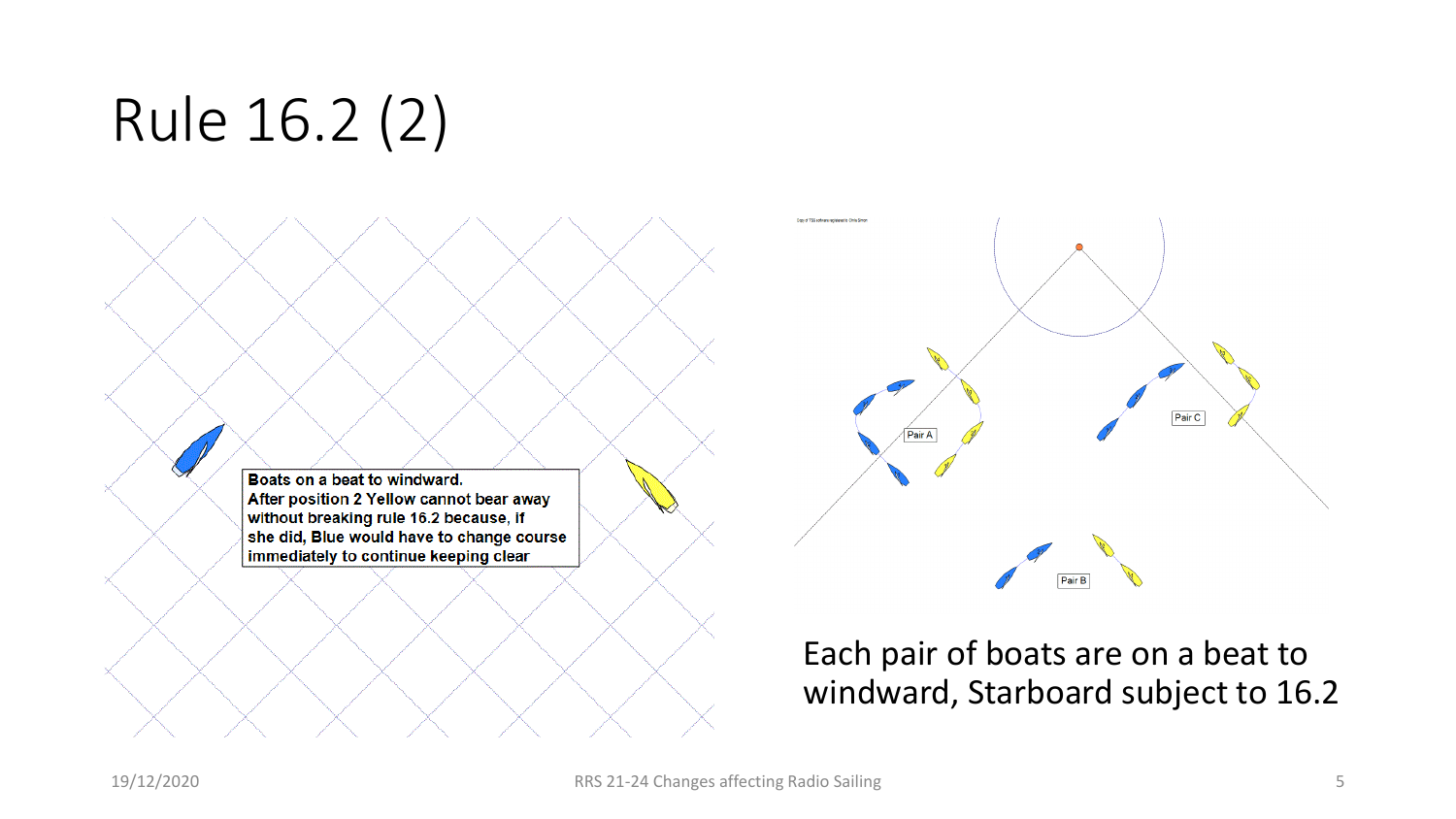# Mark-Room & Rule 18.1

Rule 18.1, When Rule 18 applies, has a new paragraph saying:-

"Rule 18 no longer applies between boats when *mark-room* has been given"

*Mark-Room Room* for a boat to leave a *mark* on the required side. Also,

(a) *room* to sail to the *mark* when her *proper course* is to sail close to it, and

(b) *room* to round or pass the *mark* as necessary to *sail the course* without touching the *mark*.

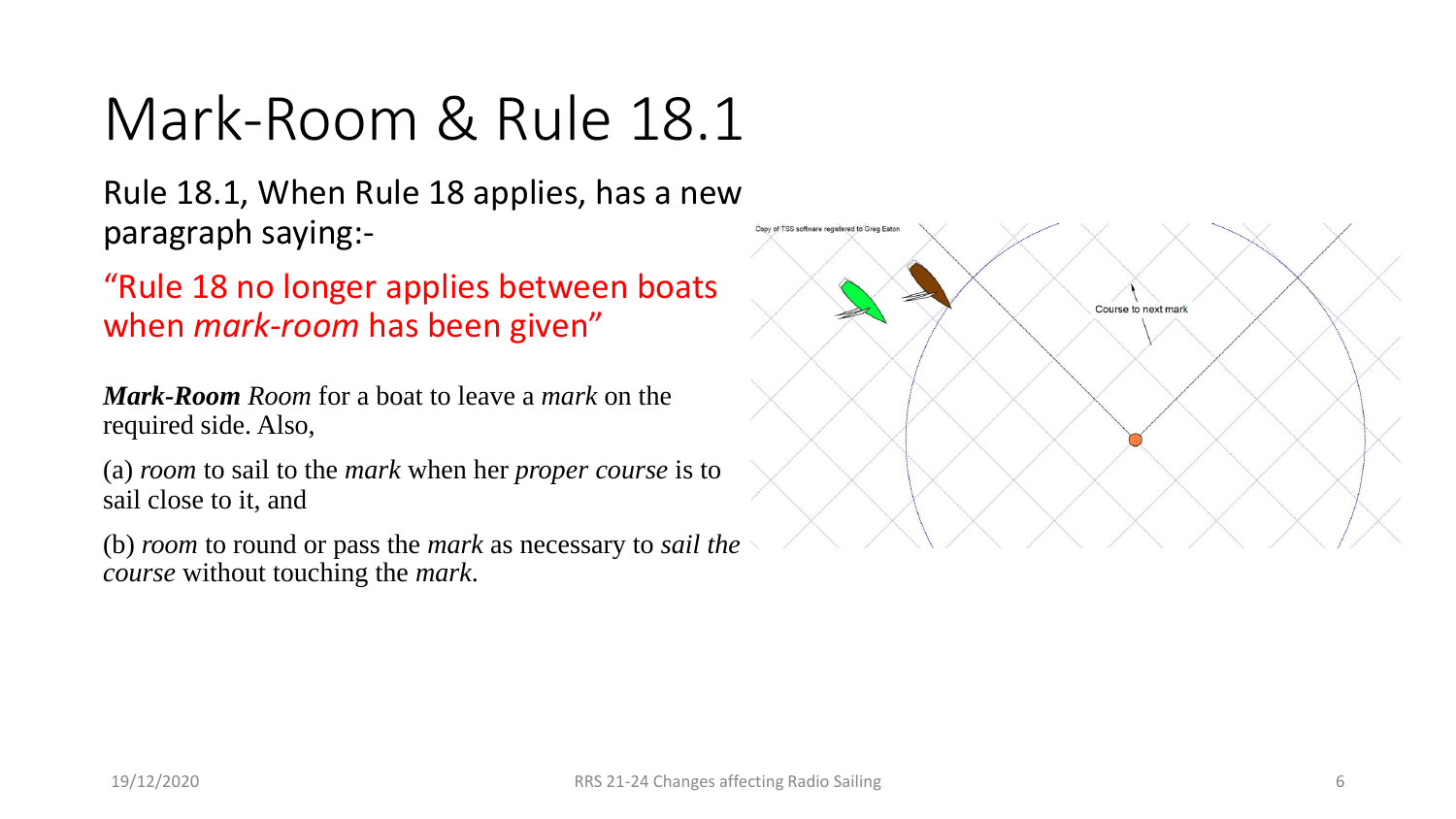## Hailing for Room to tack

E1.3(b) modifies rule 20.1 and 20.3: -

'Hails under rules 20.1 and 20.3 shall include the words 'room' and 'tack' and the sail number of the hailing boat, in any order.'

E2.1(a) A hail shall be made and repeated as appropriate so that the competitors to whom the hail is directed might reasonably be expected to hear it.

Important that we use the language in the rule 'I'll need room','Give me room' doesn't really help – particularly unclear if several boats are all calling

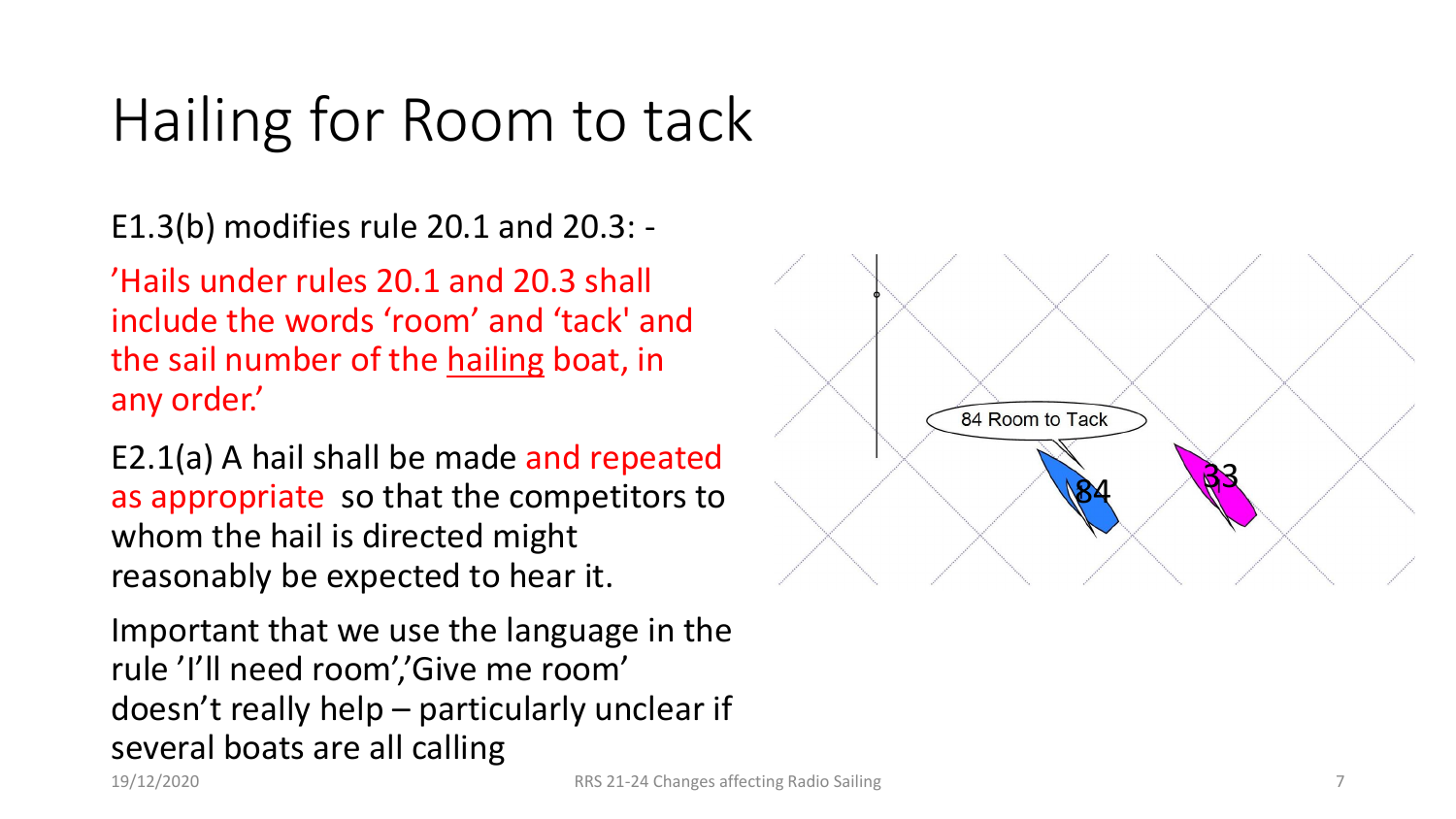#### Multi-Boat Scenario

84 makes a valid hail, both 33 and 187 will need to respond in order to give room.

Provided 84's hail is loud enough to be heard by 187, then 187 is a 'hailed' boat under rule 20.2 and should respond to the hail from 84

If 187 does not respond to the original hail, then 33 should hail for room themselves

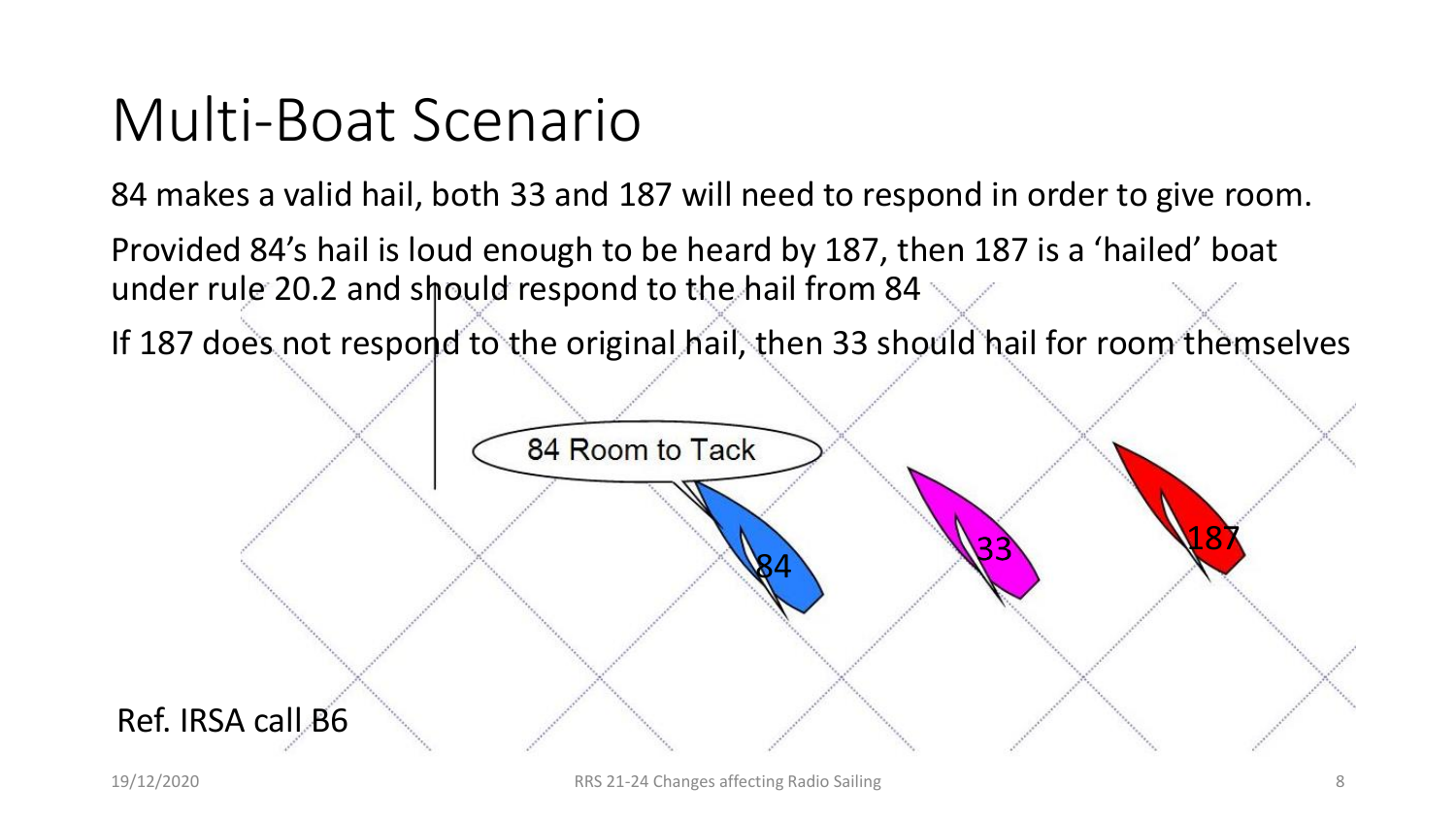# Exoneration ('Rule 43')

- Exoneration (not defined in RRS) but is defined in Collins EnglishDictionary to [clear](https://www.collinsdictionary.com/dictionary/english/clear) or [absolve](https://www.collinsdictionary.com/dictionary/english/absolve) from [blame](https://www.collinsdictionary.com/dictionary/english/blame) '
- Various rules previously had exoneration clauses in them e.g. rule 21- being forced to touch a mark. Now all in rule 43, but no effective changes
- 43.1 (a) When as a consequence of breaking a rule a boat has compelled another boat to break a rule, the other boat is exonerated for her breach.
- No Exoneration for OCS or Not Sailing Course forced wrong side mark and you still have to back and re-round



Red breaks Port/Starboard (rule 10).

Pink avoids contact with red (rule 14) and breaks rule 10 in regard to black.

However Pink is exonerated under rule 43 for being forced to break rule 10 by red's breach of rule 10 themselves.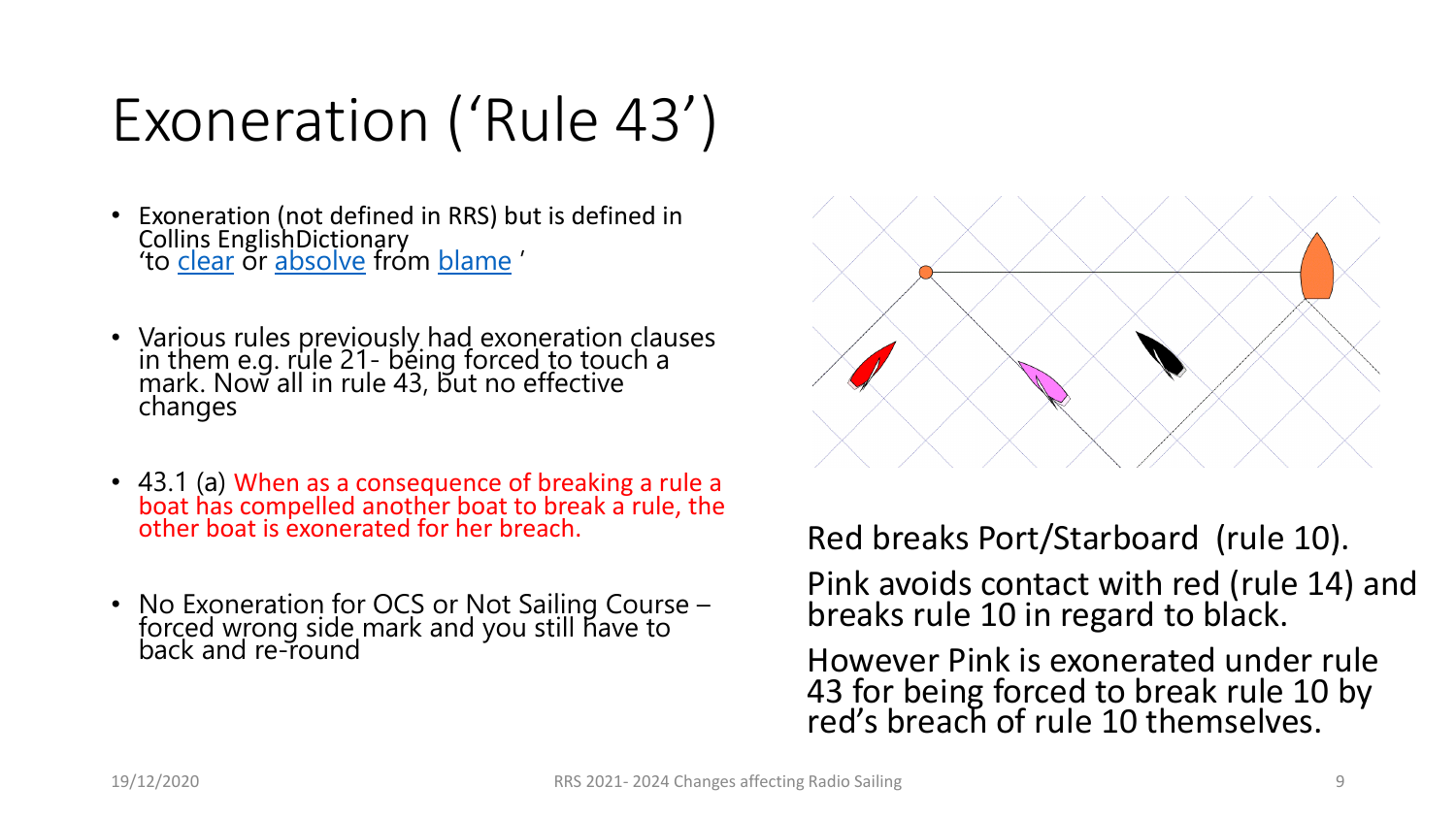# Gaining an 'advantage'

# Old Rule E4.3(b)

Rule 44.1 is changed to:

A boat may take a One-Turn Penalty when she may have broken one or more rules of Part 2, or rule 31, in an incident while *racing*.

(a) when she may have broken a rule of Part 2 and rule 31 in the same incident she need not take the penalty for breaking rule 31;

(b) if the boat gained a **significant** advantage in the heat or race by her breach despite taking a penalty, her penalty shall be an additional One-Turn Penalty

# New Rule E4.3(b)

Rule 44.1 is changed to:

A boat may take a One-Turn Penalty when she may have broken one or more rules of Part 2, or rule 31, in an incident while *racing*.

- (a) when she may have broken a rule of Part 2 and rule 31 in the same incident she need not take the penalty for breaking rule 31;
- (b) If the boat gained an **advantage** in the heat or race by her breach despite taking a penalty, her penalty shall be additional One-Turn Penalties until her advantage is lost

#### **Port tack Pete at the Windward mark, might be doing multiple turns!**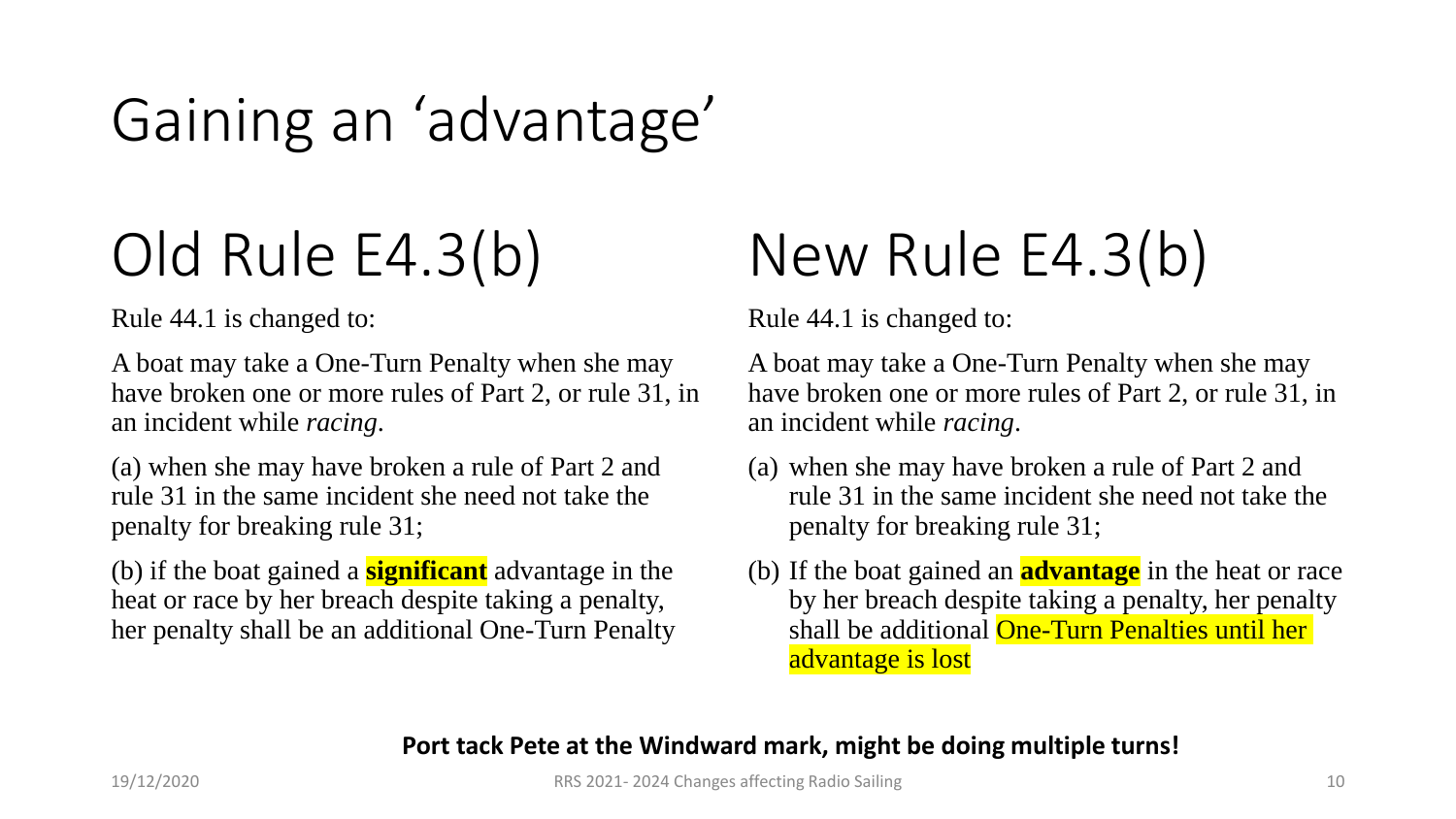#### More Appendix E

- E3.9 Disabled Competitors New sentence 'A boat or the competitor controlling her that receives any such assistance, including help from a *support person*, does not break rule 41'
- E4.2 Outside Help Revised wording in E4.2(c) , allows RC to help a disabled boat

'Rule 41 is changed to: A boat or the competitor controlling her shall not receive help from any outside source, except…

*(c)* when the boat is *disabled* or in danger, help from the race committee;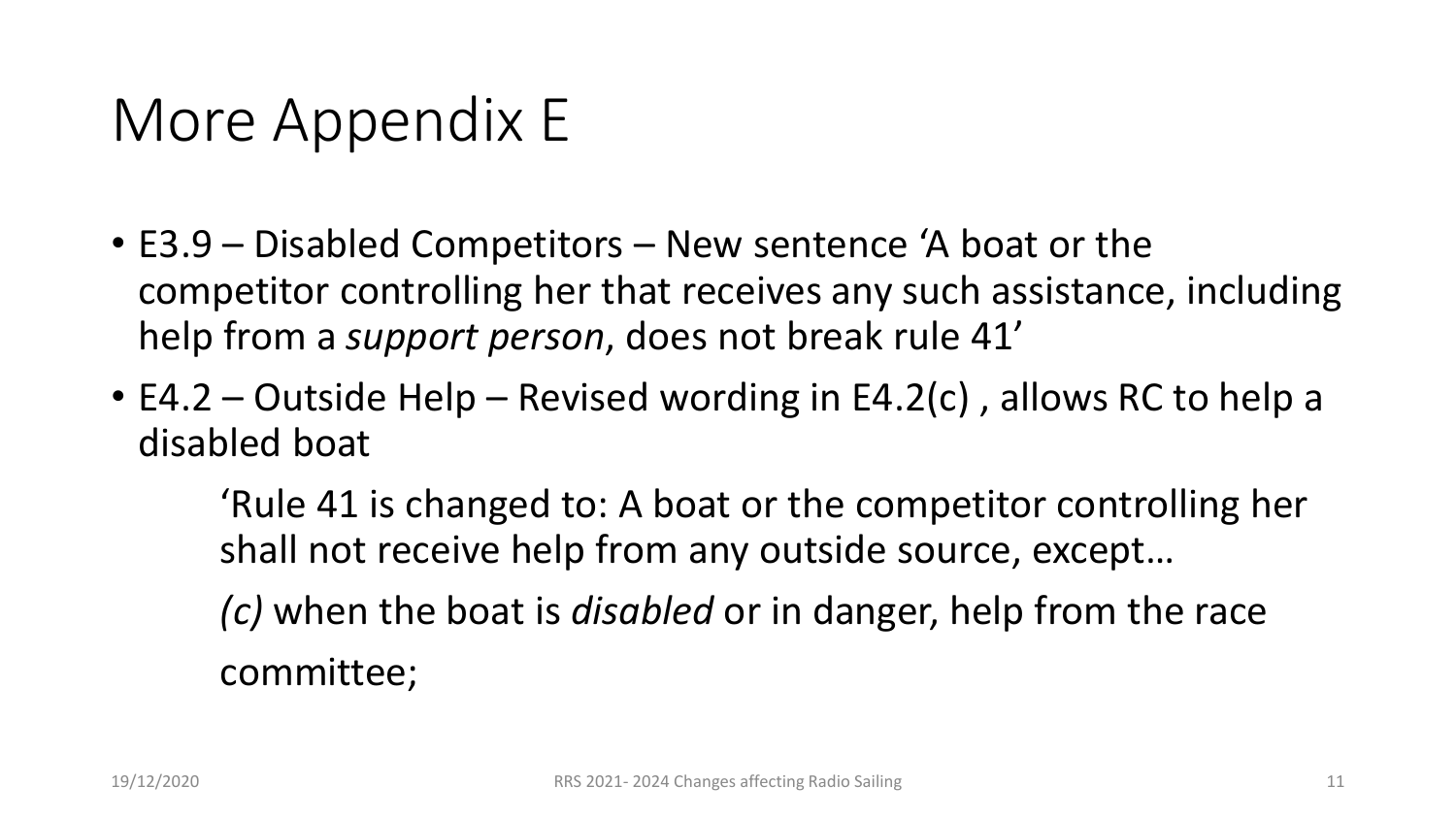# Friendly Reminders

E4.3 (c) if the boat caused serious damage, or as a result of breaking a rule of Part 2 she caused another boat to become *disabled* and retire, her penalty shall be to retire.

- We should try harder to avoid collisions

*Keep Clear* A boat *keeps clear* of a right-of-way boat

(a) if the right-of-way boat can sail her course with no need to take avoiding action and,

(b) when the boats are *overlapped*, if the right-of-way boat can also change course in both directions without immediately making contact.

- Greater Separation when approaching the line to start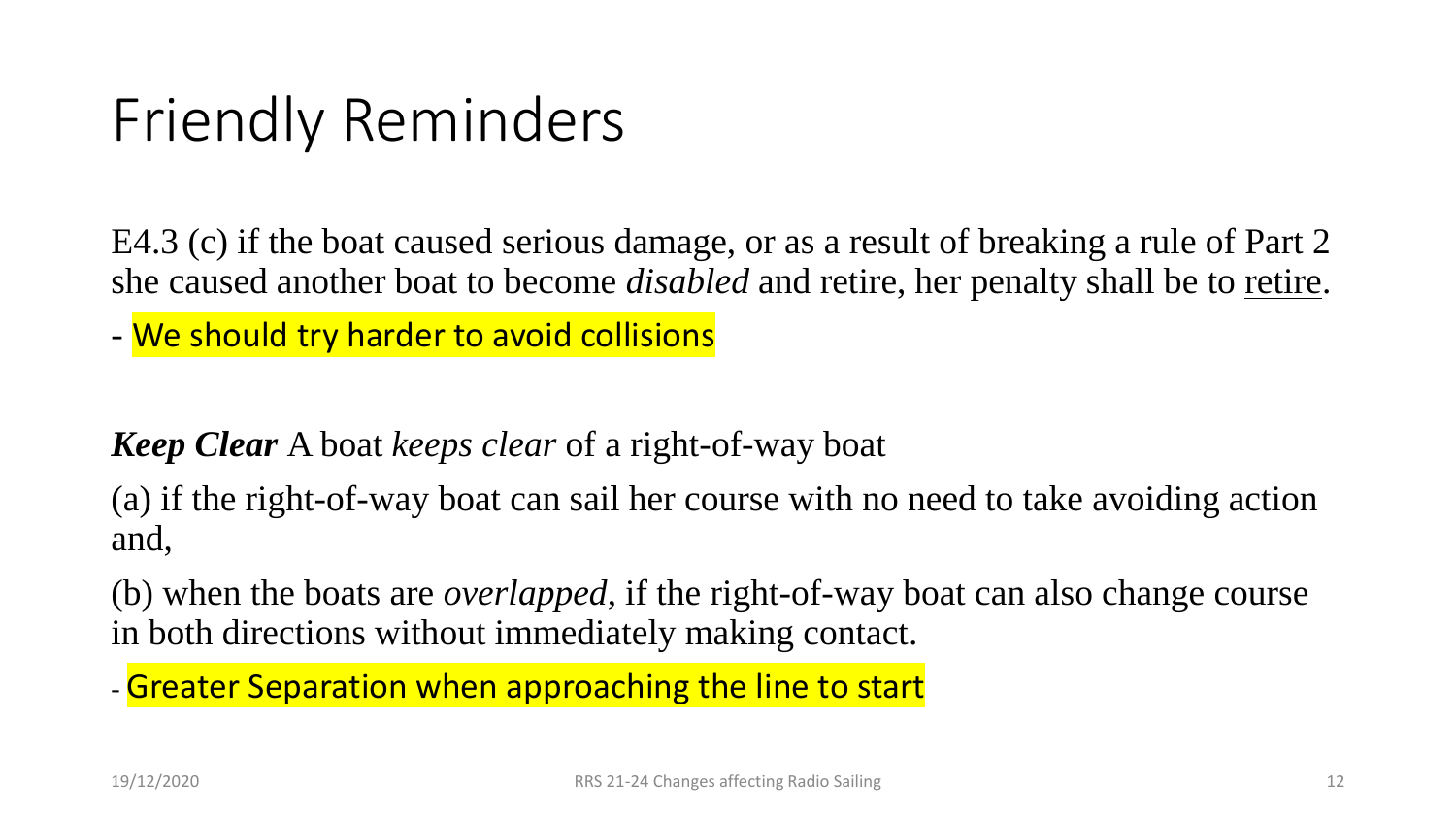#### Taking a Penalty

44.2 After getting well clear of other boats

as soon after the incident as possible,

a boat takes a One-Turn or Two-Turns Penalty by **promptly** making the required number of turns in the same direction, each turn including one tack and one gybe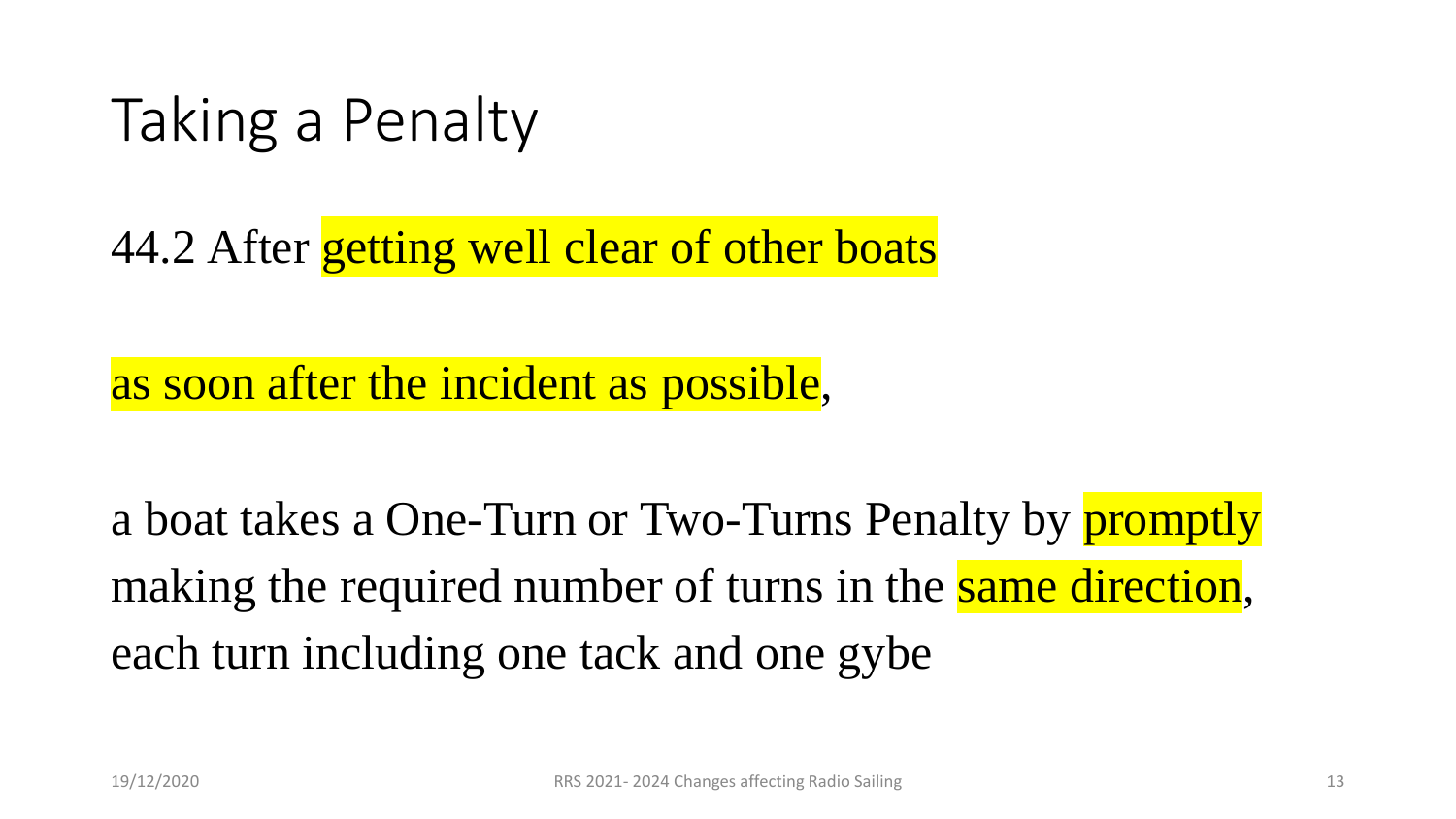# Taking a Penalty – Creating Space!

It's not good enough just to continue to sail and wait for a space

You need to actively 'work' to create space e.g. Slowing down, Sailing away from the race course, not rounding the mark etc.

Basically whatever it takes to 'get well clear' and 'promptly' making your turns